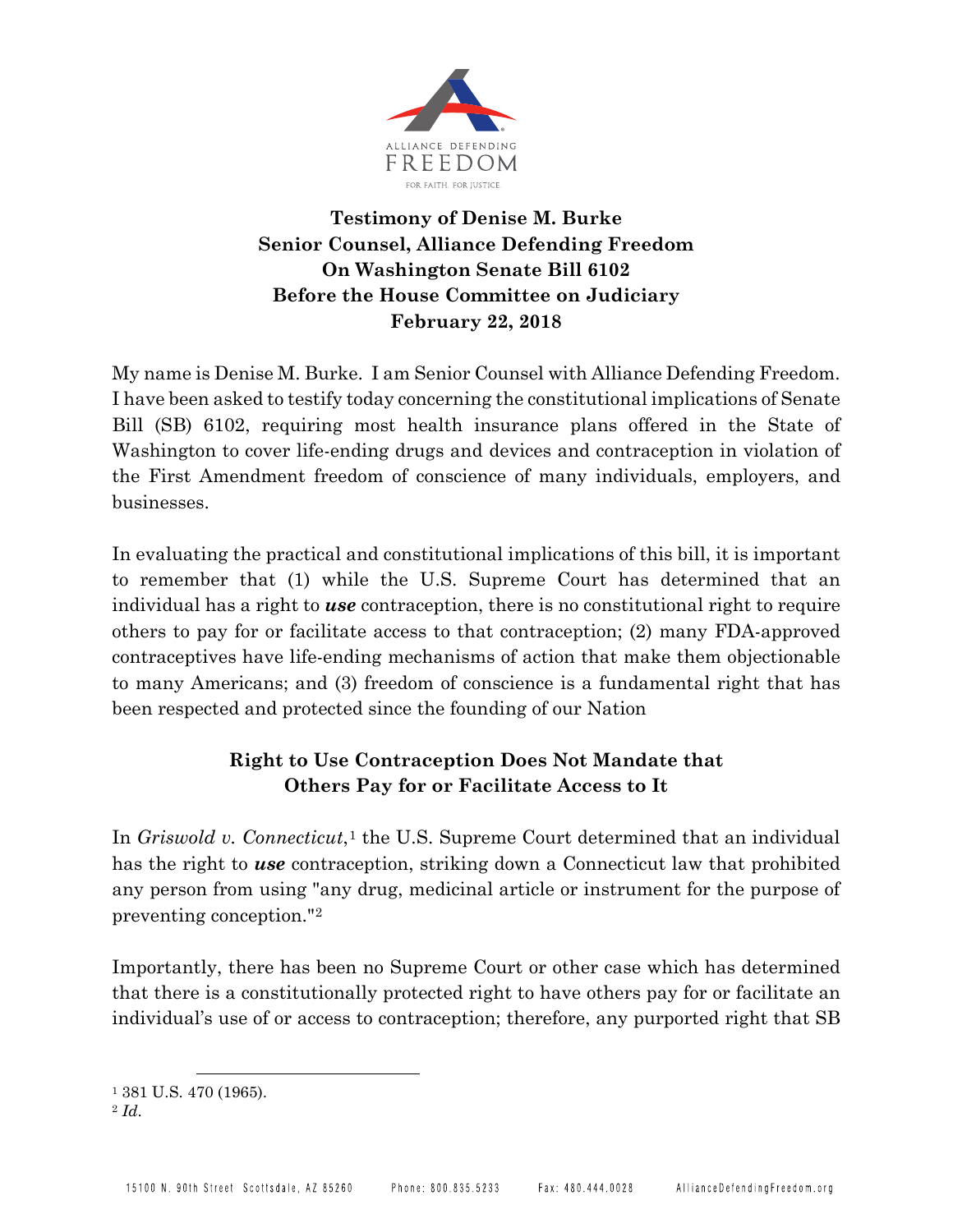6102 attempts to create is clearly subservient to the well-recognized First Amendment freedom of conscience.

## **Some FDA-Approved Methods of Contraception Have Life-Ending Mechanisms of Action**

The FDA's definition of "contraception" is broad and includes drugs and devices with known post-fertilization (*i.e*., life-ending) mechanisms of action.[3](#page-1-0) As such, forcing employers to provide coverage of such life-ending drugs and devices violates the conscientious beliefs of Washington citizens and employers, as well as the businesses they have worked hard to establish and grow.

The scientific literature is overwhelmingly clear: a new, distinct human organism comes into existence during the process of fertilization.

- "The fusion of sperm and egg membranes *initiates the life* of a sexually reproducing organism."[4](#page-1-1)
- The *life cycle of mammals begins* when a sperm enters an egg."[5](#page-1-2)
- "Fertilization is the process by which male and female haploid gametes (sperm and egg) unite to produce *a genetically distinct individual*."[6](#page-1-3)
- "Fertilization *the fusion of gametes to produce a new organism*  is the culmination of a multitude of intricately regulated cellular processes."[7](#page-1-4)
- Human development begins at fertilization when a male gamete or sperm (spermatozoon) unites with a female gamete or oocyte (ovum) to produce a single cell – a zygote. This highly specialized, totipotent cell marked *the beginning of each of us as a unique individual*.[8](#page-1-5)

<span id="page-1-0"></span><sup>3</sup> *See* Food and Drug Administration, *Birth Control Guide* (Jan. 2018), *available at* https://www.fda.gov/ForConsumers/ByAudience/ForWomen/FreePublications/ucm313215.htm (last visited Feb. 21, 2018).

<span id="page-1-1"></span><sup>4</sup> Marsden et al., *Model systems for membrane fusion*, CHEM. SOC. REV. 40(3):1572 (Mar. 2011) (emphasis added).

<span id="page-1-2"></span><sup>5</sup> Okada et al., *A role for the elongator complex in zygotic paternal genome demethylation*, NATURE 463:554 (Jan. 28, 2010) (emphasis added).

<span id="page-1-3"></span><sup>6</sup> Signorelli et al., *Kinases, phosphatases and proteases during sperm capacitation*, CELL TISSUE RES. 349(3):765 (Mar. 20, 2012) (emphasis added).

<span id="page-1-4"></span><sup>7</sup> Marcello et al., *Fertilization*, ADV. EXP. BIOL. 757:321 (2013) (emphasis added).

<span id="page-1-5"></span><sup>8</sup> Moore & Persaud, THE DEVELOPING HUMAN 16 (7th ed. 2003) (emphasis added).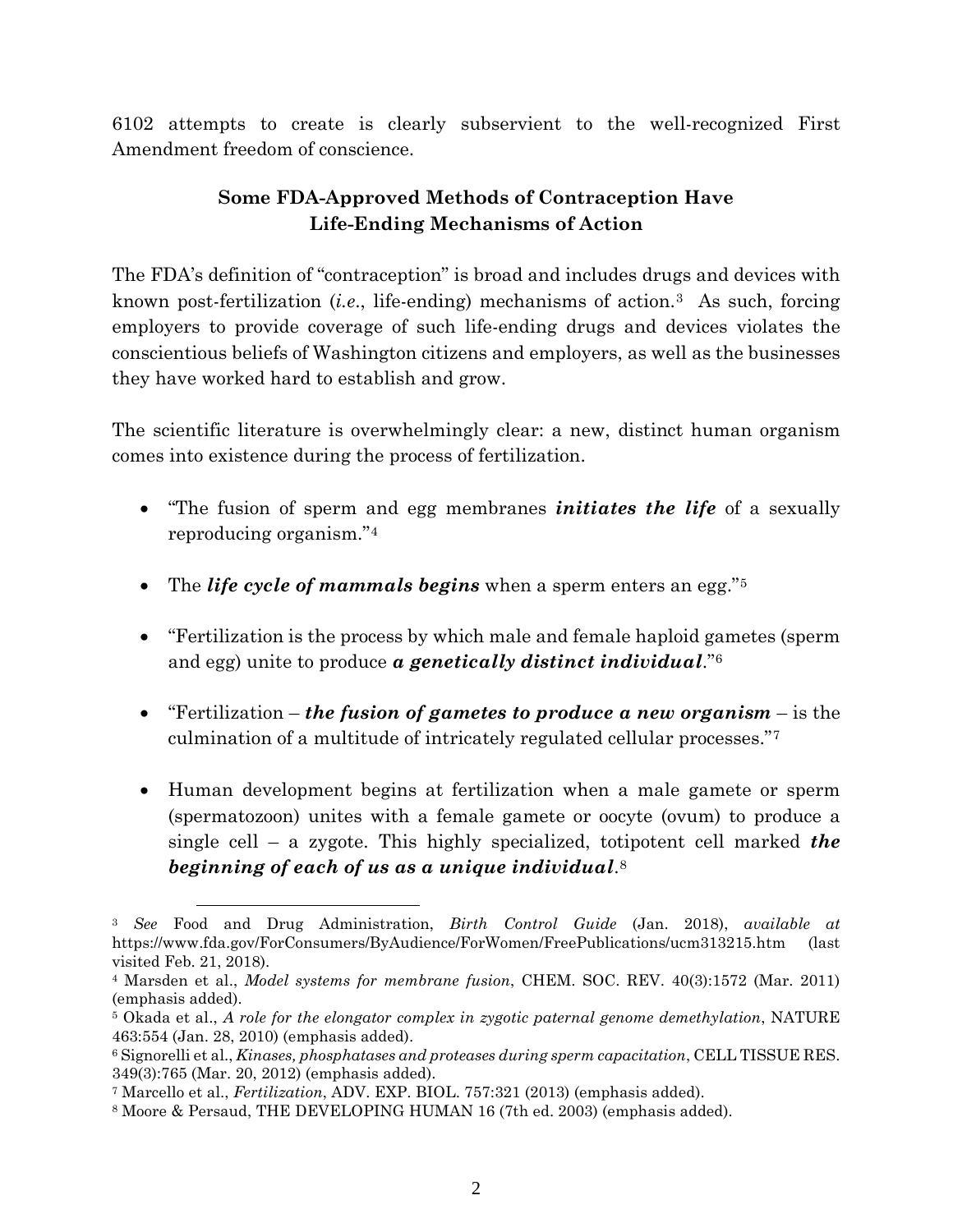Life-ending mechanisms of action are included in the FDA definition of "contraception." Even though drugs and devices, such as "emergency contraception" and intrauterine devices (IUDs), may end a developing, distinct human being's life by preventing implantation, they are labeled by the FDA as "contraception."[9](#page-2-0) However, referring to such drugs as "contraception" is deceiving in that the term implies only the *prevention of fertilization*. Yet, the FDA-accepted scientific endpoint which defines a drug as a "contraceptive" is the ability to prevent a "pregnancy" – which means preventing detection of a positive pregnancy test at the end of a woman's cycle, nearly ten days to two weeks after embryo formation.[10](#page-2-1)

Thus, because the FDA's criterion in categorizing a drug or device as "contraception" is whether a drug can work by preventing "*pregnancy*" – which the FDA defines as beginning at "implantation," not fertilization – drugs that interfere with implantation (which occurs days after fertilization and the creation of a new human organism) are categorized as "contraception."[11](#page-2-2)

Clearly, under the mandates of SB 6102, individuals and employers are required to provide insurance coverage (*i.e.*, pay for) drugs and devices that can kill human embryos, contrary to their conscientious beliefs. If they refuse, they face adverse action by the state human rights commission or a civil lawsuit for discrimination. Clearly, under the auspices of SB 6102, individuals and employers will be forced to choose between either following their deeply held and conscientious beliefs or complying with the law. It is exactly this type of coercive dichotomy that violates the U.S. Constitution's guarantee of freedom of conscience.

<span id="page-2-0"></span><sup>9</sup> For example, when promoting the contraceptive mandate in Obamacare, Kathleen Sebelius, then-Secretary of Health and Human Services (HHS), admitted that the FDA's definition of "contraception" extends to *blocking the implantation* of an already developing human embryo: "The Food and Drug Administration has a category [of drugs] that prevent fertilization *and implantation*. That's really the scientific definition." Wallace, *Health and Human Services Secretary Kathleen Sebelius Tells iVillage "Historic" New Guidelines Cover Contraception, Not Abortion* (Aug. 2, 2011) (emphasis added). <sup>10</sup> *Id*.

<span id="page-2-2"></span><span id="page-2-1"></span><sup>11</sup> For an overview of how the definition of "pregnancy" has changed, *see* Gacek, *Conceiving Pregnancy: U.S. Medical Dictionaries and Their Definitions of Conception and Pregnancy*, 9 NAT'L CATHOLIC BIOETHICS QUARTERLY 542 (2009).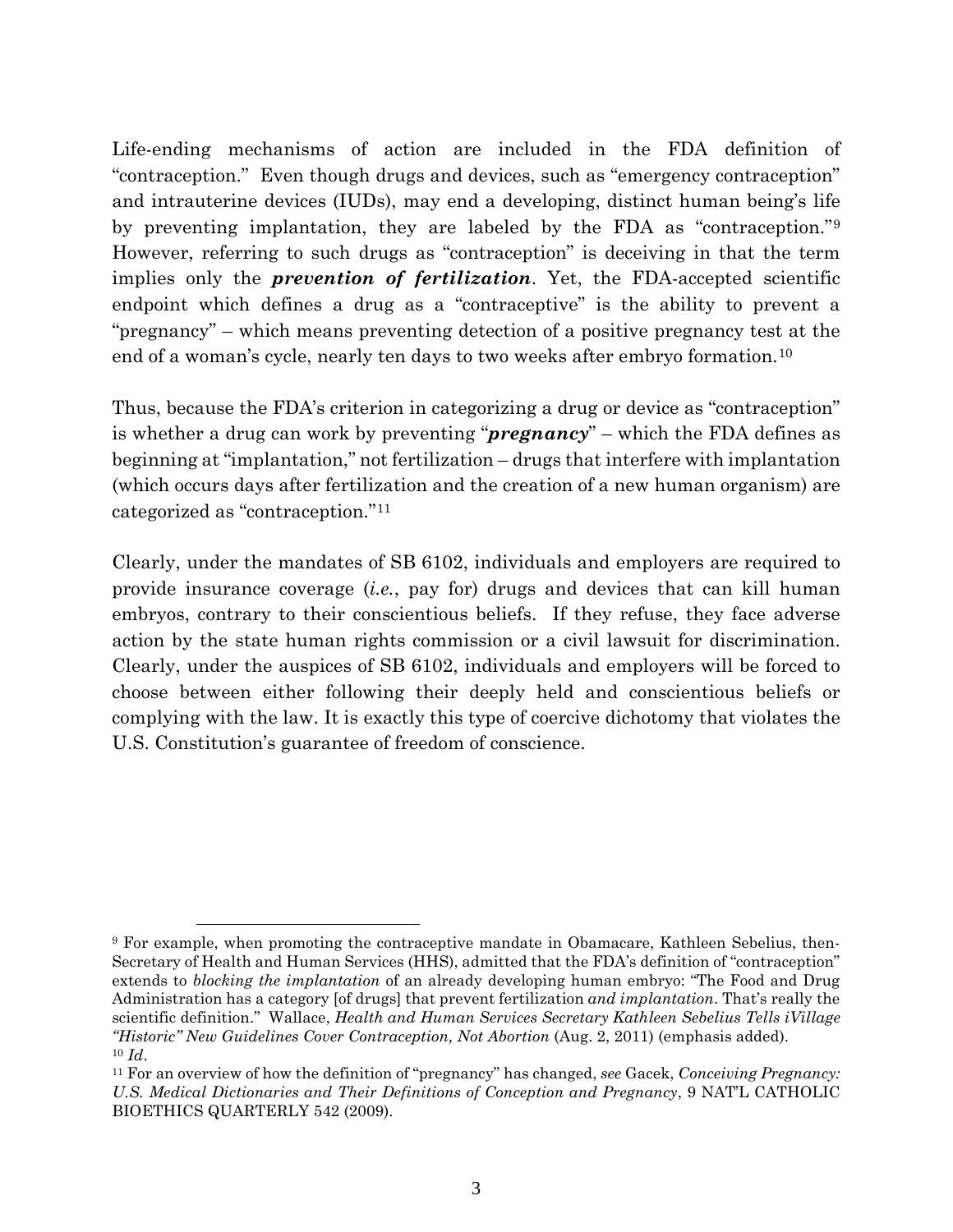## **Freedom of Conscience is a Fundamental Right that has been Respected and Protected since the Founding of our Nation**

The paramount importance of freedom of conscience has been affirmed by America's Founders, by the U.S. Supreme Court, and by federal and state governments. Our Nation's history, tradition, and jurisprudence confirm that an American cannot be forced to commit an act that is against his or her moral, religious, or conscientious beliefs – including payment for such an act.

### *Freedom of Conscience is Affirmed by America's Founders*

At the very root of the First Amendment's promise of the Free Exercise of Religion is the guarantee that the government cannot force a person to commit an act in violation of his or her religious faith or beliefs. The signers to the religion provisions of the First Amendment were united in a desire to protect the "liberty of conscience."

For example, Thomas Jefferson made it clear that freedom of conscience is not to be subordinate to the government: "[O]ur rulers can have authority over such natural rights only as we have submitted to them. The rights of conscience we never submitted, we could not submit. We are answerable for them to our God."[12](#page-3-0) Jefferson also stated that no provision in the Constitution "ought to be dearer to man than that which protects the rights of conscience against the enterprises of civil authority,"<sup>[13](#page-3-1)</sup> and maintained that forcing a person to *contribute* to – much like forcing an individual or employer to pay for  $-$  a cause to which he or she abhorred was "tyrannical."[14](#page-3-2)

Likewise, James Madison, considered the Father of the Bill of Rights, was deeply concerned that the freedom of conscience of all Americans be protected. He stated that "[t]he Religion then of every man must be left to the conviction and conscience of every man; and it is the right of every man to exercise it as these may dictate. This right is in its nature *an unalienable right*."[15](#page-3-3) In fact, Madison described the conscience as "the most sacred of all property."[16](#page-3-4)

<span id="page-3-0"></span><sup>12</sup> Jefferson, *Notes on Virginia* (1785).

<span id="page-3-1"></span><sup>13</sup> Jefferson, Letter to New London Methodists (1809).

<span id="page-3-2"></span><sup>14</sup> Boyd, THE PAPERS OF THOMAS JEFFERSON 545 (1950).

<span id="page-3-3"></span><sup>15</sup> Madison, *Memorial and Remonstrance Against Religious Assessments* ¶ 15 (1785) (emphasis added).

<span id="page-3-4"></span><sup>16</sup> Milton, THE QUOTABLE FOUNDING FATHERS: A TREASURY OF 2,500 WISE AND WITTY QUOTATIONS 36-37 (2005).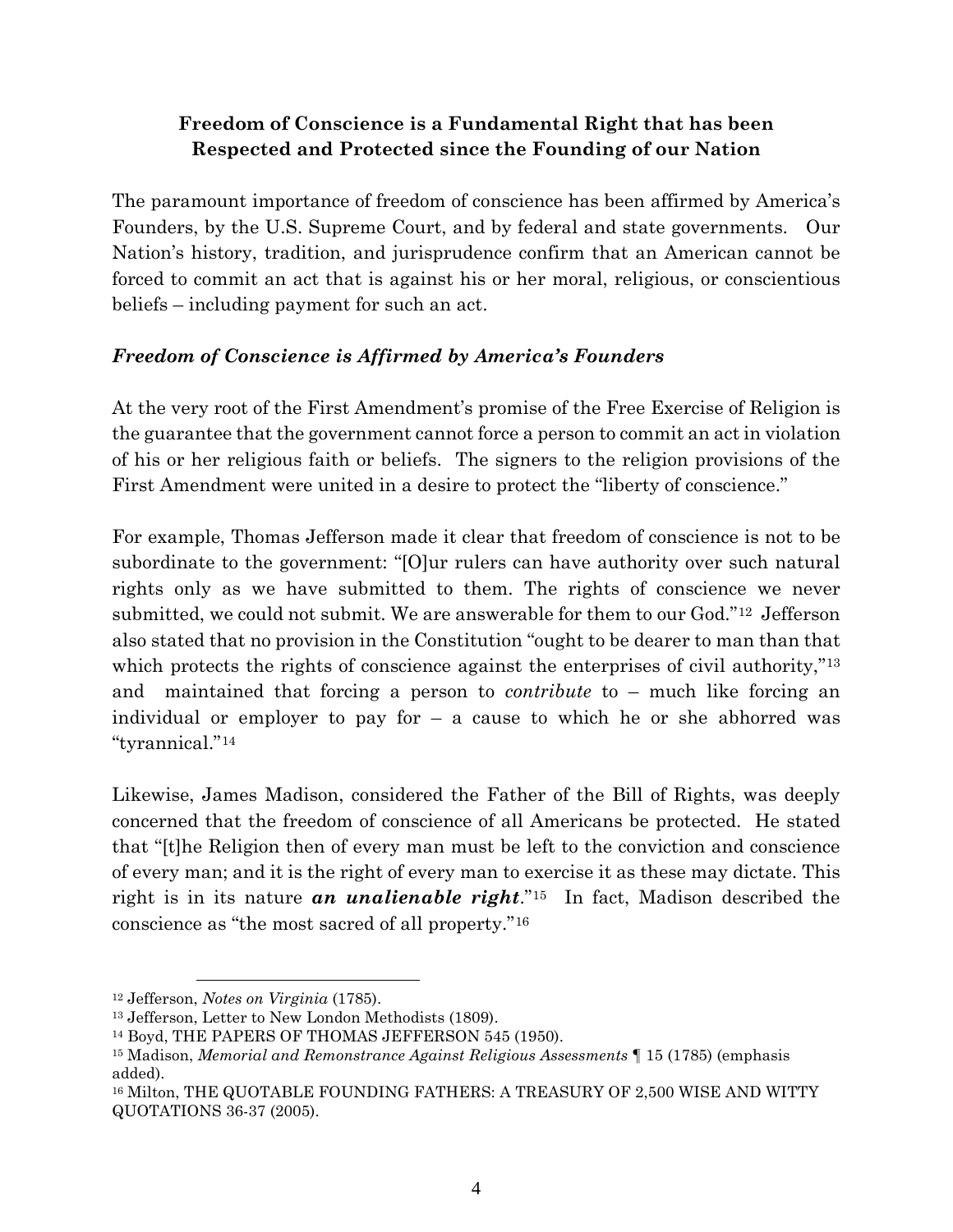Forcing individuals and employers to provide insurance coverage for (*i.e.*, to pay for) drugs and devices which have the effect of ending human life and to which they are conscientiously opposed eviscerates the very purpose for which this Nation was founded and formed. As Thomas Jefferson charged us:

[W]e are bound, you, I, every one, to make common cause, even with error itself, to maintain the common right of freedom of conscience. *We ought with one heart and one hand hew down the daring and dangerous efforts of those who would seduce the public opinion to substitute itself into . . . tyranny over religious faith*. . . ."[17](#page-4-0)

### *Freedom of Conscience is Affirmed by the U.S. Supreme Court*

The Supreme Court has consistently ruled in favor of protecting the freedom of conscience of every American. It has explicitly stated that "[f]reedom of conscience . . . cannot be restricted by law.["18](#page-4-1) In fact, "freedom of conscience" is referenced explicitly throughout the Supreme Court's more than two centuries of jurisprudence.[19](#page-4-2)

Further, the Supreme Court has held that laws cannot abridge expressions protected by the First Amendment simply because a business or corporation is the source of protected conduct.[20](#page-4-3) Recently, in *Burwell v. Hobby Lobby Stores, Inc.*, the Supreme Court ruled that the contraceptive coverage mandate in the Affordable Care Act, commonly known as the "HHS Mandate," violated the Religious Freedom Restoration Act of 1993 (RFRA)<sup>[21](#page-4-4)</sup> which prohibits the federal government from taking any action that substantially burdens the exercise of religion unless that action constitutes the least restrictive means of serving a compelling government interest.<sup>22</sup> The Court determined that the "HHS Mandate" burdened the constitutionally protected religious exercise rights of closely-held, for-profit corporations.

<span id="page-4-0"></span><sup>17</sup> Jefferson, Letter to Edward Dowse, Esq. (Apr. 19, 1803) (emphasis added).

<span id="page-4-1"></span><sup>18</sup> *Cantwell v. Conn*., 310 U.S. 296, 303 (1940) (emphasis added).

<span id="page-4-2"></span><sup>19</sup> *See*, *e.g*., *Baird v. State Bar of Ariz*., 401 U.S. 1, 6 (1971) ("This conjunction of liberties is not peculiar to religious activity and institutions alone. The First Amendment gives freedom of mind the same security as freedom of conscience."); *Tinker v. Des Moines Indep. Cmty. Sch. Dist*., 393 U.S. 503, 506 n.2 (1969) (referencing "constitutionally protected freedom of conscience").

<span id="page-4-3"></span><sup>20</sup> *See Citizens United v. Fed. Election Comm'n*, 558 U.S. 310 (2010); *First Nat'l Bank of Boston v. Bellotti*, 435 U.S. 765 (1978).

<span id="page-4-4"></span><sup>21</sup> 107 Stat. 1488, 42 U. S. [C. §2000bb](http://www.law.cornell.edu/uscode/42/2000bb.html) *et seq*.

<span id="page-4-5"></span><sup>22</sup> *Id*.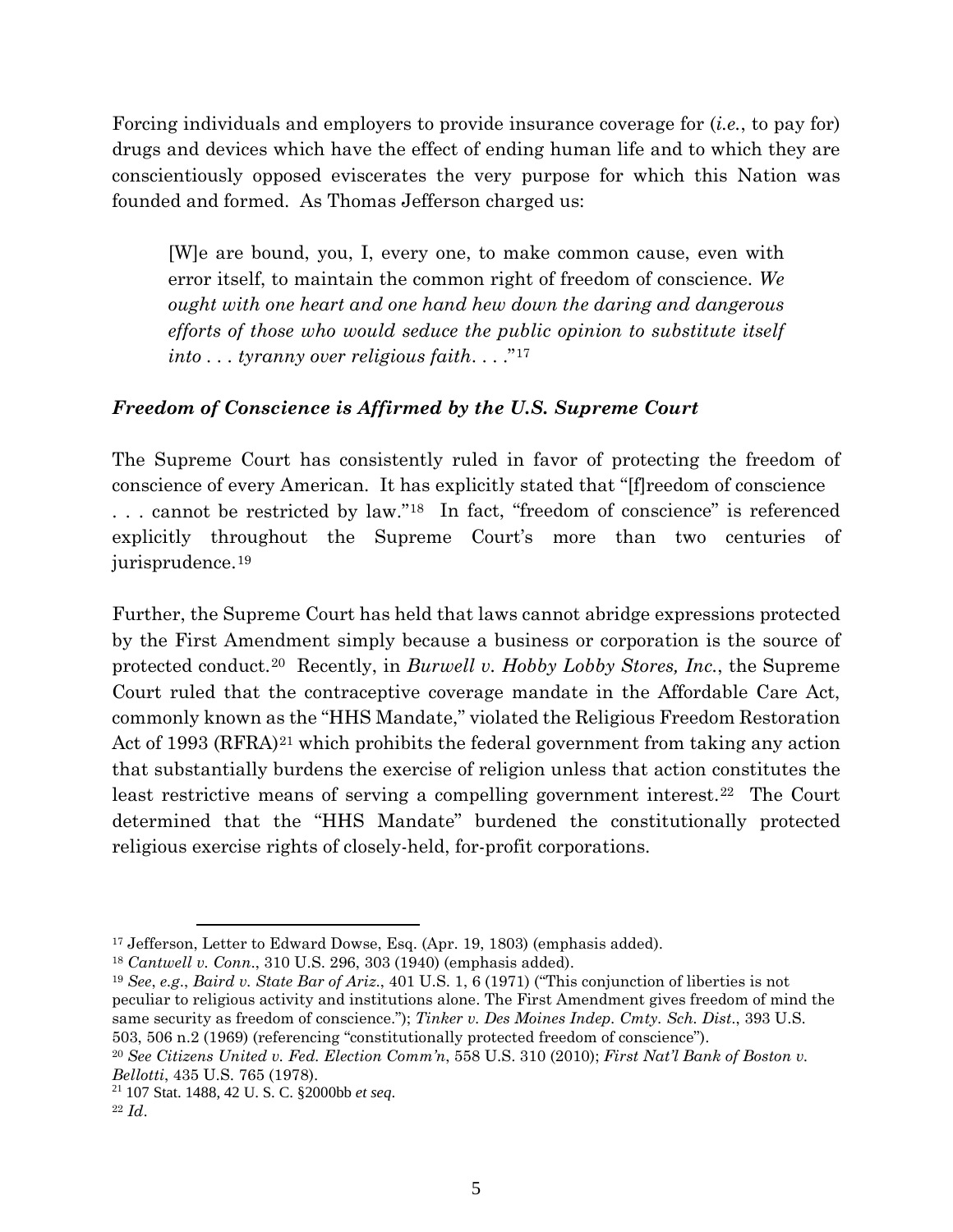### *Freedom of Conscience is Affirmed by Federal and State Laws*

The federal government and the States have considered and passed numerous measures expressing their commitment to protecting the freedom of conscience.

Specifically, Congress has acted to provide specific conscience protections in the provision of contraceptives. For example, in 2000, Congress passed a law requiring the District of Columbia to include a conscience clause protecting religious beliefs and moral convictions in any contraceptive mandate.[23](#page-5-0) Earlier, in 1999, Congress prohibited health plans participating in the federal employees' benefits program from discriminating against individuals who refuse to prescribe contraceptives.<sup>[24](#page-5-1)</sup> Similarly, as noted in the legislative findings of SB 6102, "in October 2017, the federal government issued interim final rules expanding the contraceptive coverage exemption [to the Affordable Care Act mandate] to include nearly any for-profit entity that has moral or religious objections to providing their employees with contraceptive services."[25](#page-5-2)

Further, the laws of 12 states provide conscience protections for healthcare providers in the provision of contraception, specifically:

- Nine states allow individual healthcare providers to decline to provide services related to contraception: Arizona, Arkansas, Colorado, Florida, Idaho, Illinois, Maine, Mississippi, and Tennessee.
- Six states explicitly permit pharmacists to decline to dispense contraceptives: Arizona, Arkansas, Georgia, Idaho, Mississippi, and South Dakota. Broad conscience laws in Colorado, Florida, Illinois, Kansas, Maine, and Tennessee may also apply to pharmacists.
- Eight states allow healthcare institutions to decline to provide services related to contraception, while five states limit the exemption to private entities: Arizona, Arkansas (private), Colorado (private), Illinois, Maine (private), Massachusetts (private), Mississippi, and Tennessee (private).[26](#page-5-3)

<span id="page-5-0"></span><sup>23</sup> *See* Pub. L. No. 108-7, 117 Stat. 11, 126-27 (2000).

<span id="page-5-1"></span><sup>24</sup> *See* Pub. L. No. 108-7, 117 Stat. 11, 472 (1999).

<span id="page-5-2"></span><sup>25</sup> Washington Senate Bill 6102 (2018), Sec. 2.

<span id="page-5-3"></span><sup>26</sup> *See* Guttmacher Institute State Policy Factsheet, "Refusing to Provide Health Services," (as of Feb. 1, 2018), *available at* [https://www.guttmacher.org/state-policy/explore/refusing-provide-health](https://www.guttmacher.org/state-policy/explore/refusing-provide-health-services)[services](https://www.guttmacher.org/state-policy/explore/refusing-provide-health-services) (last visited Feb. 21, 2018).